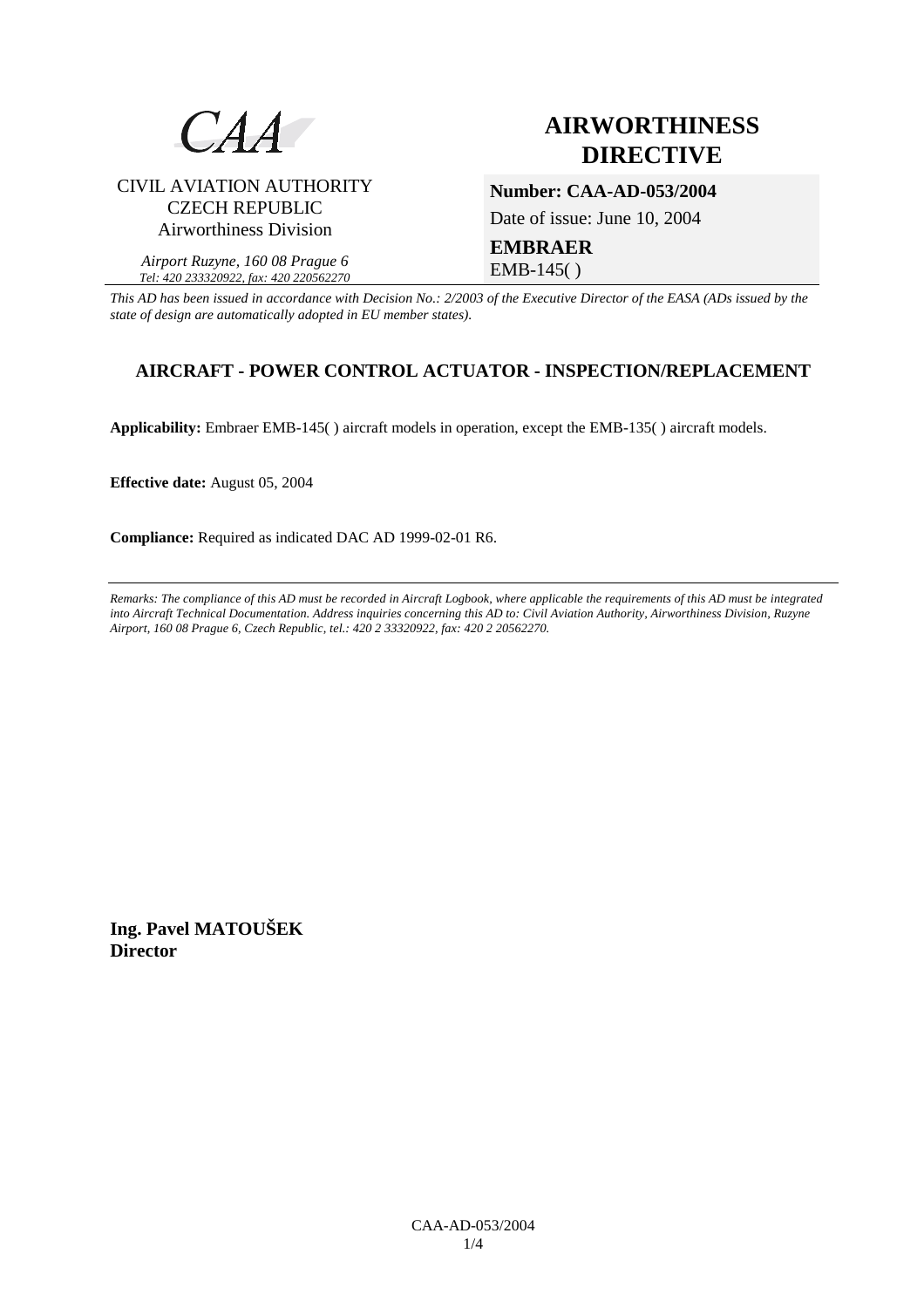# **BRAZILIAN AIRWORTHINESS DIRECTIVE AD No.: 1999-02-01R6**

# **EFFECTIVE DATE: 21 Jun. 2004**

The following Airworthiness Directive (AD), issued by the Departamento de Aviação Civil (DAC) in accordance with provisions of Chapter IV, Title III of Código Brasileiro de Aeronáutica - Law No. 7,565 dated 19 December 1986 - and Regulamento Brasileiro de Homologação Aeronáutica (RBHA) 39, applies to all aircraft registered in the Registro Aeronáutico Brasileiro. No person may operate an aircraft to which this AD applies, unless it has previously complied with the requirements established herein.

#### **AD No. 1999-02-01R6 - EMBRAER - Amendment 39-1027.**

#### **APPLICABILITY:**

This Airworthiness Directive is applicable to all Embraer EMB-145( ) aircraft models in operation, except the EMB-135( ) aircraft models.

#### **CANCELLATION / REVISION:**

This AD cancels and supersedes the AD No. 1999-02-01R5 – Amdt 39-996, dated 02 jul. 2003, and is being issued to include a new aileron damper P/N.

#### **REASON:**

It has been found the occurrence of broken rod ends of the aileron PCA in different aircraft, either at the aileron or at the wing structure connection points, and, more recently, several failures have also occurred in the aileron PCA fittings at the wing side.

Since this condition may occur in other airplanes of the same type and affect flight safety, a corrective action is required. Thus, sufficient reason exists to request compliance with this AD in the indicated time limit.

# **REQUIRED ACTION:**

Visual inspection for structural integrity and implementation of reinforcements in the aileron PCA rod ends and fittings; and installation of a new PCA.

#### **COMPLIANCE:**

Required as indicated below, unless already accomplished.

(a) Aircraft with PCA P/N 394900-1003, 394900-1005 or 394900-1007: Perform a repetitive visual inspection of all rod ends and fittings in each PCA (RH and LH) at the aileron and wing structure connection points, using a mirror and flashlight, in accordance with Embraer Service Bulletin No. 145-27-0054 Rev. 2, or further revisions approved by the CTA.

(1) If any rod end is found cracked or failed, the PCA must be replaced by new ones P/N 418800-1003, 418800- 9003, 418800-1005, 418800-9005, 418800-1007 or 418800-9007, in accordance with Embraer Service Bulletin No. 145-27-0062, original issue, or further revisions approved by the CTA.

(2) If any PCA fitting in the wing or aileron side is found cracked or failed, replace by new reinforced wing or aileron side PCA fittings in accordance with Embraer Service Bulletins Nos. 145-57-0019 Rev. 1 or 145-27-0061 Rev. 1, as applicable, or further revisions approved by the CTA.

(3) The time accomplishment for the repetitive visual inspection of all rod ends and fittings in each PCA (RH and LH) at the aileron and wing structure connection points is as follows:

(i) For aircraft equipped with PCA P/N 394900-1003 or 394900-1005, at intervals not exceeding 25 flight hours or 3 operating days, whichever occurs later.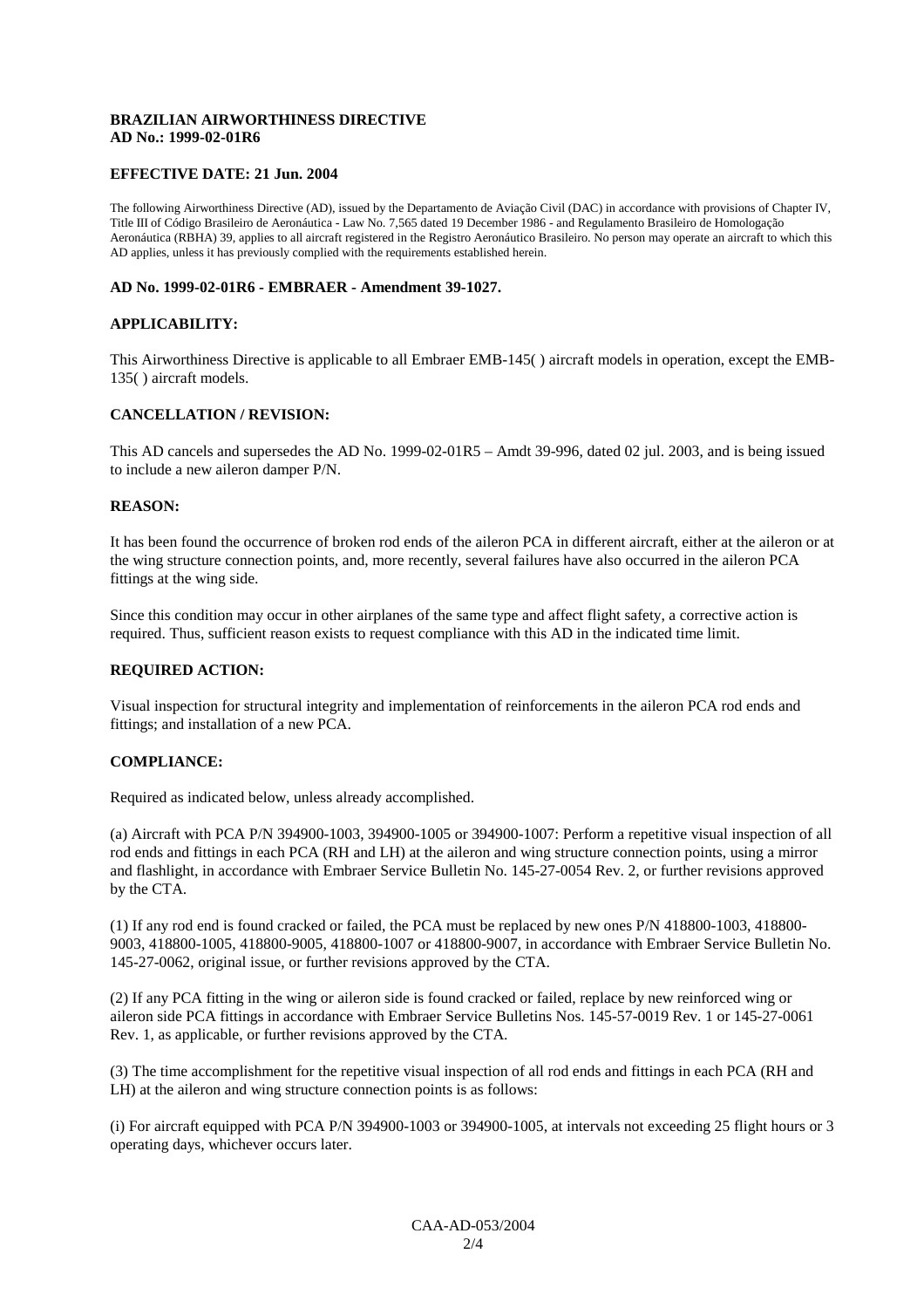(ii) For aircraft equipped with PCA P/N 394900-1007, at intervals not exceeding 100 flight hours or 14 operating days, whichever occurs later.

(b) Aircraft with PCA P/N 394900-1003, 394900-1005, 394900-1007, 418800-1001, 418800-1003, 418800-9003, 418800-1005, 418800-9005, 418800-1007 or 418800-9007: Before the aircraft completes 6000 operating cycles, install the new fittings and reinforcements in accordance with Embraer Service Bulletin Nos. 145-57-0019 Rev. 1 and 145-27-0061 Rev. 1, or further revisions approved by the CTA.

(c) Aircraft equipped with new ailerons PCA P/N 418800-1001, 418800-1003, 418800-9003, 418800-1005, 418800-9005, 418800-1007 or 418800-9007, in conjunction with the new PCA fittings and reinforcement provisions referred on item (b) above, perform the visual inspections in accordance with AMM TASK 27-12-01-212-002-A00, "Aileron PCA Rod Ends/Fitting, Lugs for Integrity and General Condition" every 500 flight hours.

(d) Aircraft equipped with new aileron PCA P/N 418800-1001, 418800-1003, 418800-9003, 418800-1005, 418800- 9005, 418800-1007 or 418800-9007, PCA and damper fittings and reinforcements, and aileron damper P/N 41012130-103 or 41012130-104, installed in production line or by incorporation of the Embraer Service Bulletins Nos. 145-27-0063, original issue (damper installation), 145-27-0061 Rev. 1 (aileron damper fitting and reinforcement installation), 145-57-0019 Rev. 1 (wing damper fitting installation) and 145-27-0062, original issue (PCA installation), or further revisions approved by the CTA, are no longer subject to the provisions of this AD provided the visual inspection of the PCA and damper terminals and fittings at the wing and aileron sides, for structural integrity, established in the EMB-145 MRB document for every 1000 flight hours, are implemented.

The detailed instructions and procedures to accomplish this AD are described in the Embraer Service Bulletins Nos. 145-27-0054 Rev. 2, 145-27-0061 Rev. 1, 145-27-0062, original issue, 145-27-0063, original issue, and 145-57- 0019 Rev. 1, or further revisions approved by the CTA.

Record compliance with this AD in the applicable maintenance log book.

# **CONTACT:**

For additional technical information, contact:

Centro Técnico Aeroespacial - CTA Instituto de Fomento e Coordenação Industrial - IFI Divisão de Homologação Aeronáutica - FDH Praça Mal. Eduardo Gomes, 50 - Vila das Acácias Caixa Postal 6001 Fax: 55 (12) 3941-4766 12231-970 - São José dos Campos - SP, BRAZIL. e-mail: pds@ifi.cta.br

For acquisition, contact:

Departamento de Aviação Civil - DAC Seção de Publicações do DAC (4GAB-4) R. Santa Luzia, 651, 2º Mezanino, Centro Fax: 55 (21) 3814-6929 20030-040 - Rio de Janeiro - RJ, BRAZIL. e-mail: publicacoes@dac.gov.br

# APPROVAL:

CLÁUDIO PASSOS SIMÃO - Ten.-Cel.-Eng. Chief of the Aeronautical Certification Division IFI/CTA

VENÂNCIO ALVARENGA GOMES - Cel.-Eng. Director of the Industrial Coordination and Fostering Institute **CTA**